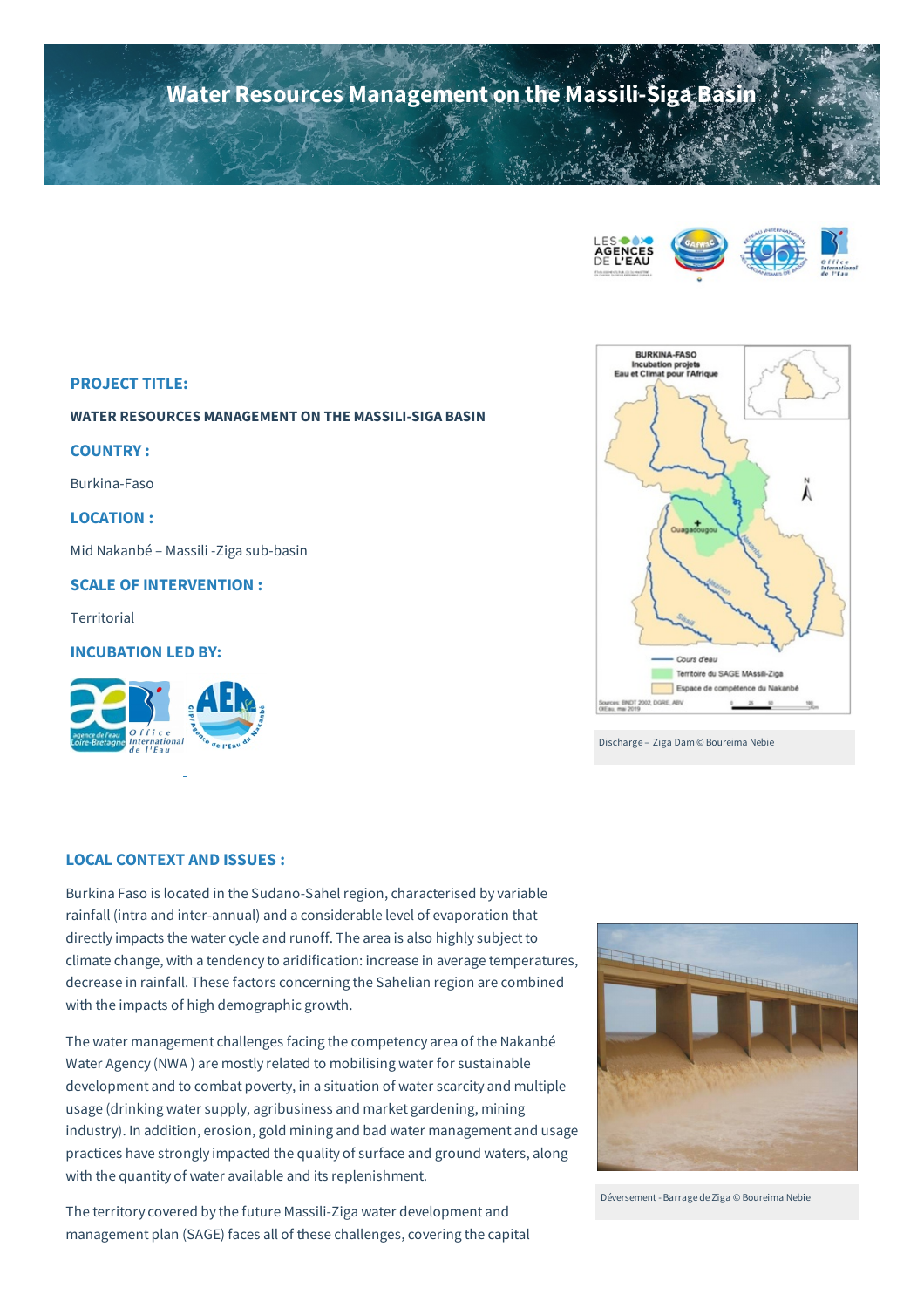Ouagadougou and the two major reservoirs of Ziga (200 million m3) and Loumbila (42 million M3), in providing potable water to the capital and its surroundings, home to over 3 million inhabitants.

Numerous conflicts exist resulting from competition to use water resources. The NWA, with support from the governors of the three regions concerned, has come up with equitable solutions for allocating these water resources that atthe same time guarantee the long-term future of the reservoirs. Sustainable management protocols have been adopted and implemented for these major dams (Ziga in 2014 and Loumbila in 2012). The aim of the protocols is to protect, preserve and safeguard the Loumbila and Ziga reservoirs "against sedimentation, premature eutrophication, and organic and chemical pollution of water bodies".

The Massili-Ziga territory includes three local water commissions (LWC): the North Massili LWC, reorganised in 2014; the Upstream East Ziga LWC; and the Upstream West Ziga LWC. As part of the implementation of the Massili-Ziga SAGE, the NWA wants to federate the LWCs into a single coordinating body to put the SAGE into action. These LWCs already possess a joint diagnosis of water resources for their territories, produced prior to their set-up.

The deterioration of vegetation resulting from climate change has the effect of decreasing potential groundwater recharge by infiltration.

In addition, it contributes to the degradation of banks on rivers and water bodies and even the disappearance of wetlands. These wetlands, in addition to hosting biodiversity, contribute to groundwater recharge and natural water purification and help prevent flooding.

# **PROJECT GOALS :**

To tackle this issue, the project will be focused on flood management, erosion control, and the preservation/ maintenance of water resources, which are major challenges for the NWA's area of competency, identified in the water development and management master plan (SDAGE) and the future Massili-Ziga SAGE.

The project's activities will fitin with two of the long-term objectives of Burkina Faso's National Climate Change Adaptation Plan:

- $\overline{\phantom{a}}$ Protect people and goods against extreme climate change and national catastrophes
- Protect and improve the operation of natural ecosystems T.
- H Early warning system
- Water resources monitoringm.

The aim of the incubation projectis to foster the multiplication of this type of operation by mobilising "climate finance".

#### **SDGs TARGETED BY THE PROJECT:**



#### **CHALLENGES FACING THE PROJECT:**

Silting up and deterioration of banks – Proliferation of invasive plants – Flooding/water resources monitoring – Water pollution – Anchoring of LWCs

# **SECTORS CONCERNED:**

Urban planning – Biodiversity – Circular economy – Water supply and sanitation – Risk management – Rainwater management – Ecosystem protection and management

# **EXPECTED OUTCOMES:**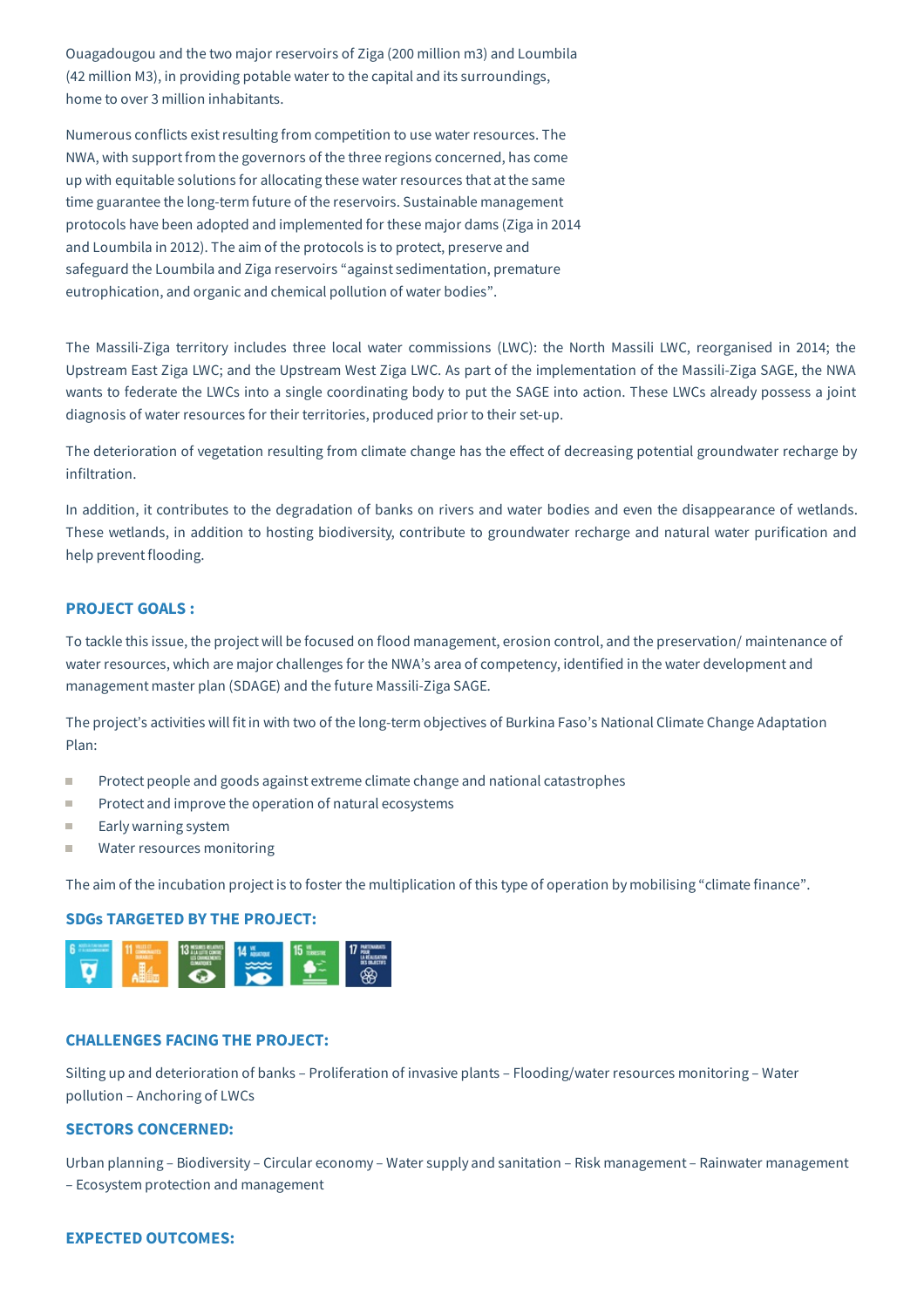### **Nature-based solutions:**

- Ē. Vegetation engineering
- $\blacksquare$ Erosion control: regulation of lowlands
- Biological, chemical and physical restoration of soils: implementation of n. Integrated Soil Fertility Management

# **New Information and Communication Technologies (NICT)**

- $\blacksquare$ Decision-aid tools: knowledge-building and decision-making with climate and meteorological services
- Early warning systems m,
- Databases m.
- $\overline{\phantom{a}}$ Monitoring networks

#### **Sanitation engineering**

Upgrading, rehabilitation and construction of evacuation networks and dykes **I** 

# **Rainwater engineering**

- Ē. Set-up of excess rainwater recovery system
- m. Integrated rainwater management: atthe head of the basin, in urban and peri-urban zones
- Decision-aid tool: modelling of runoff and location of risk points, local × information and warning system (in connection with the IRD)

#### **Modernisation and reinforcement of governance**

× Citizen participation

# **Set-up oflong-term finance mechanisms**

- n. Financial autonomy in rural areas
- Income generating activities (IGAs) for farming, energy, sanitation byi. products

#### **Capacity and knowledge building**

Decision-aid tools: knowledge-building and decision-making with climate and × meteorological services

# **Drawing-up of strategies or action plans to adapt to or mitigate climate change impacts**

m, Reinforcement of stakeholder resilience to climate change

# **PROJECT STAKEHOLDERS:**

#### **Stakeholders involved:**

Local inhabitants – Institutional stakeholders – Technical stakeholders

## **Project leaders:**

Nakanbé Water Agency, International Office for Water

#### **Project operators:**

3 Local Water Committees

# **Technical partners:**